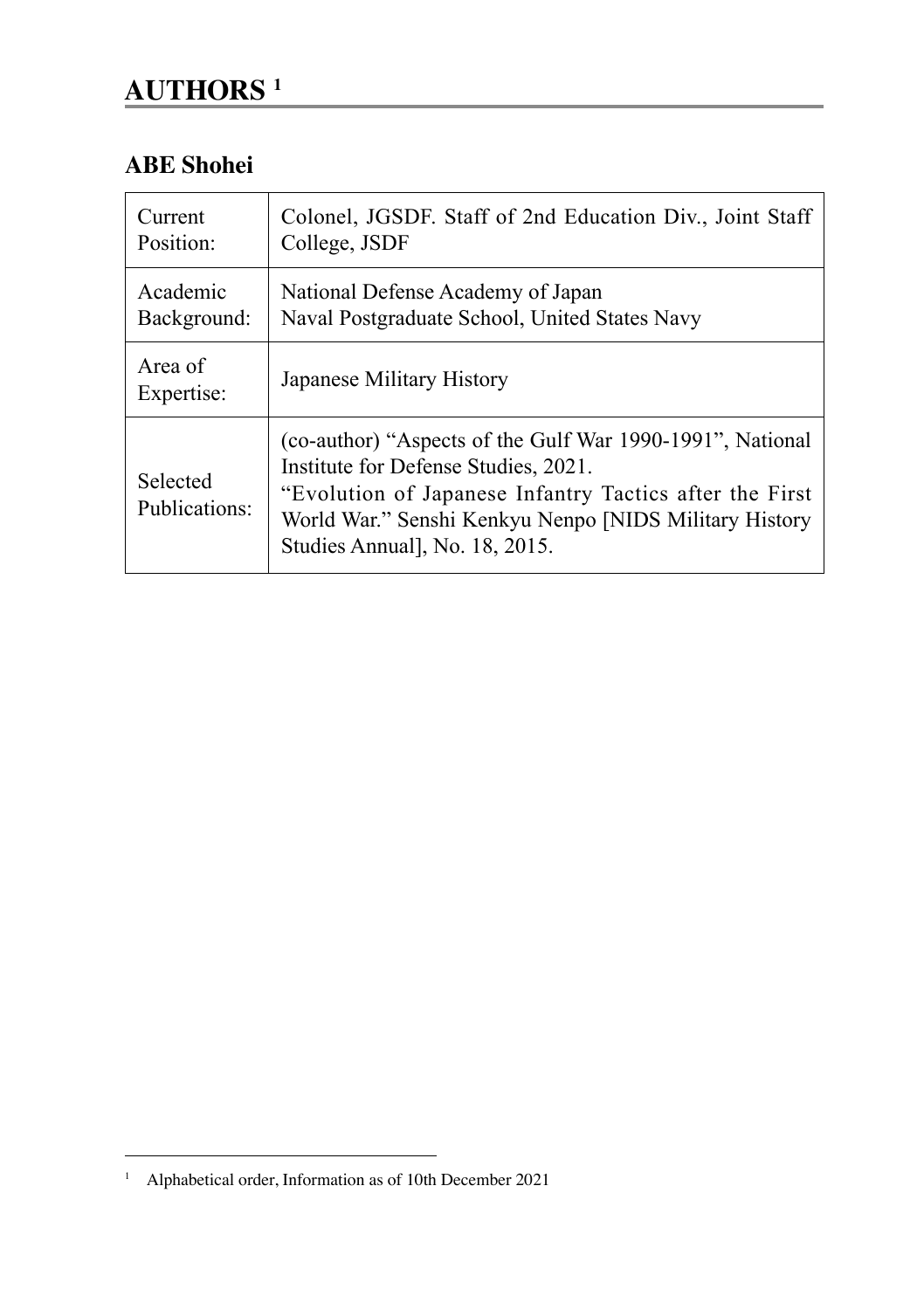#### **EPKENHANS Michael**

| Current                   | Head of Research and Deputy Commander, ZMSBw                                                                                                                                                                                                                                                                                                                                                                                           |
|---------------------------|----------------------------------------------------------------------------------------------------------------------------------------------------------------------------------------------------------------------------------------------------------------------------------------------------------------------------------------------------------------------------------------------------------------------------------------|
| Position:                 | $(\text{retired }2021)$                                                                                                                                                                                                                                                                                                                                                                                                                |
| Academic                  | Professor, University of Hamburg                                                                                                                                                                                                                                                                                                                                                                                                       |
| Background:               | Ph.D., Westfälische Wilhelms-Universität Münster                                                                                                                                                                                                                                                                                                                                                                                       |
| Area of                   | Military History of the German Empire, Naval History, War                                                                                                                                                                                                                                                                                                                                                                              |
| Expertise:                | and War-Crimes                                                                                                                                                                                                                                                                                                                                                                                                                         |
| Selected<br>Publications: | Die Reichsgründung 1870/71 [The Foundation of the<br>German Empire 1870/1871], C. H. Beck, München 2020<br>Die Wehrmacht - Krieg und Verbrechen. [The Wehrmacht -<br>War and War-Crimes], Ditzingen 2019 (Together with John<br>Zimmermann).<br>Der Erste Weltkrieg 1914-1918 [The First World War 1914-<br>1918], Paderborn 2015.<br>Grand Admiral Alfred von Tirpitz. Architect of the German<br>Battle Fleet, Washington D.C. 2008. |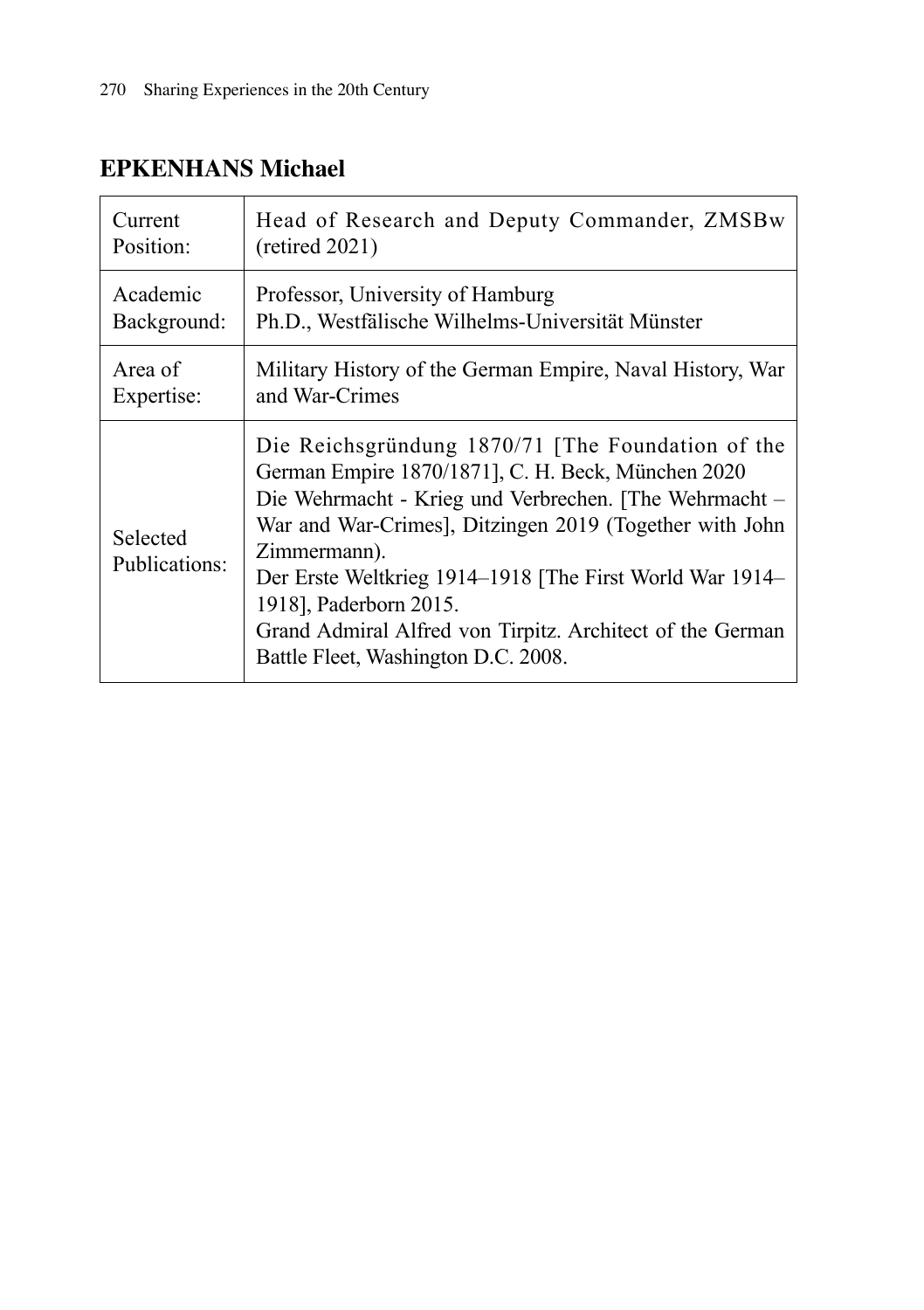# **HANADA Tomoyuki**

| Current<br>Position:      | Senior Research Fellow, Center for Military History, NIDS                                                                                                                                                                                                                                                                                                                                                                                                                                                                                                                                                                                                                                                                                                                                                 |
|---------------------------|-----------------------------------------------------------------------------------------------------------------------------------------------------------------------------------------------------------------------------------------------------------------------------------------------------------------------------------------------------------------------------------------------------------------------------------------------------------------------------------------------------------------------------------------------------------------------------------------------------------------------------------------------------------------------------------------------------------------------------------------------------------------------------------------------------------|
| Academic<br>Background:   | Ph.D., Hokkaido University                                                                                                                                                                                                                                                                                                                                                                                                                                                                                                                                                                                                                                                                                                                                                                                |
| Area of<br>Expertise:     | Russian Political History, Russian Military History                                                                                                                                                                                                                                                                                                                                                                                                                                                                                                                                                                                                                                                                                                                                                       |
| Selected<br>Publications: | "The Soviet Military Leadership's Perceptions of Japan<br>during World War II," Security & Strategy, Volume 1,<br>January 2021.<br>"The Soviet Military Offensive in Manchuria and the<br>Collapse of Japanese Empire in August 1945." Senshi<br>Kenkyu Nenpo [NIDS Military History Studies Annual], No.<br>22, 2019.<br>"The Nomonhan Incident and the Japanese-Soviet Neutrality"<br>Pact," Fifteen Lectures on Showa Japan: Road to the Pacific<br>War in Recent Historiography, edited by Tsutsui Kiyotada,<br>Japan Publishing Industry Foundation for Culture, 2016.<br>"The Russian Empire's Colonial Administration and<br>Decolonization Wars in the Caucasus during the First Half<br>of the Nineteenth Century." Senshi Kenkyu Nenpo [NIDS<br>Military History Studies Annual], No. 15, 2012. |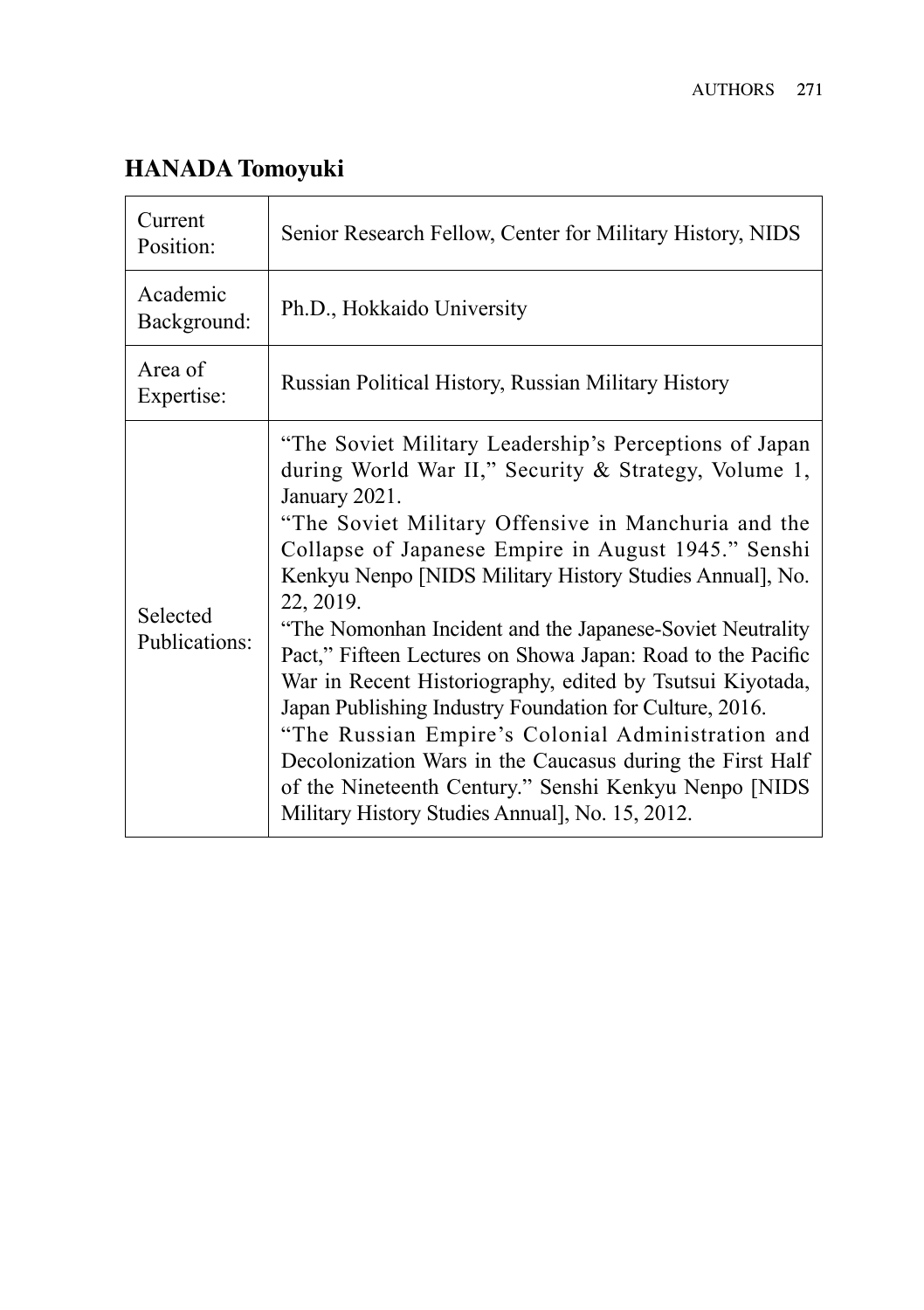# **ISHIZU Tomoyuki**

| Current<br>Position:      | Director, Center for Military History, NIDS                                                                                                                                                                                                                                                                                                                        |
|---------------------------|--------------------------------------------------------------------------------------------------------------------------------------------------------------------------------------------------------------------------------------------------------------------------------------------------------------------------------------------------------------------|
| Academic<br>Background:   | M.A., Kings College London                                                                                                                                                                                                                                                                                                                                         |
| Area of<br>Expertise:     | Philosophy of War and Peace, War Studies, The First World<br>War                                                                                                                                                                                                                                                                                                   |
| Selected<br>Publications: | "The Japanese Airpower," in John A. Olsen, ed., Routledge<br>Handbook of Air Power. Routledge, 2018.<br>(co-edited with Williamson Murray) Conflicting Currents:<br>Japan and the United States in the Pacific. Praeger, 2009.<br>"The Rising Sun Strikes," in Daniel Marston, ed., The<br>Pacific War Companion: From Pearl Harbor to Hiroshima.<br>Osprey, 2005. |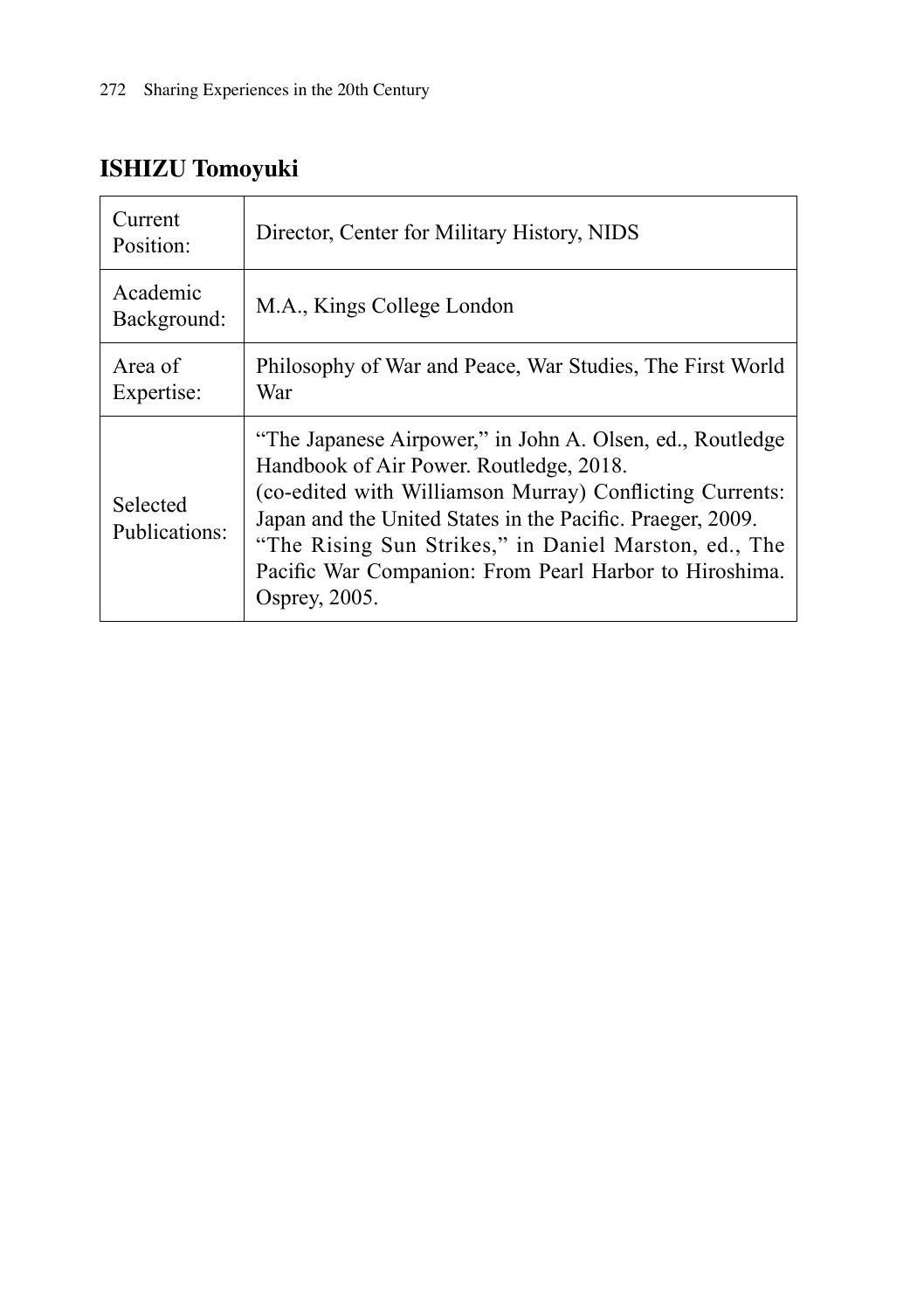# **KÄSER Frank**

| Current<br>Position:      | Administrator at the Contact Point for Military Historical<br>Advice, ZMSBw                                                                                                                                                                                                                                                                                                                                                                                  |
|---------------------------|--------------------------------------------------------------------------------------------------------------------------------------------------------------------------------------------------------------------------------------------------------------------------------------------------------------------------------------------------------------------------------------------------------------------------------------------------------------|
| Academic<br>Background:   | Ph.D., Free University of Berlin                                                                                                                                                                                                                                                                                                                                                                                                                             |
| Area of<br>Expertise:     | Military History, International Relations, Asian Studies,<br>Humanitarianism, Management and Administration of<br>Information                                                                                                                                                                                                                                                                                                                                |
| Selected<br>Publications: | Japan und das Rote Kreuz 1867-1905 [Japan and the Red<br>Cross 1867-1905], Berlin 2014/2016 (Diss. FU Berlin 2014:<br>http://www.diss.fuberlin.de/diss/receive/FUDISS thesis<br>000000103417).<br>Zur Begründung der japanischen Schulmedizin im Japan<br>der Meiji-Zeit. Vorgeschichte, Entscheidung, Folgen [On<br>the Foundation of Japanese Orthodox Medicine in Meiji-<br>Era Japan: History, Decision, Consequences]. Saarbrücken:<br>VDM Verlag 2008. |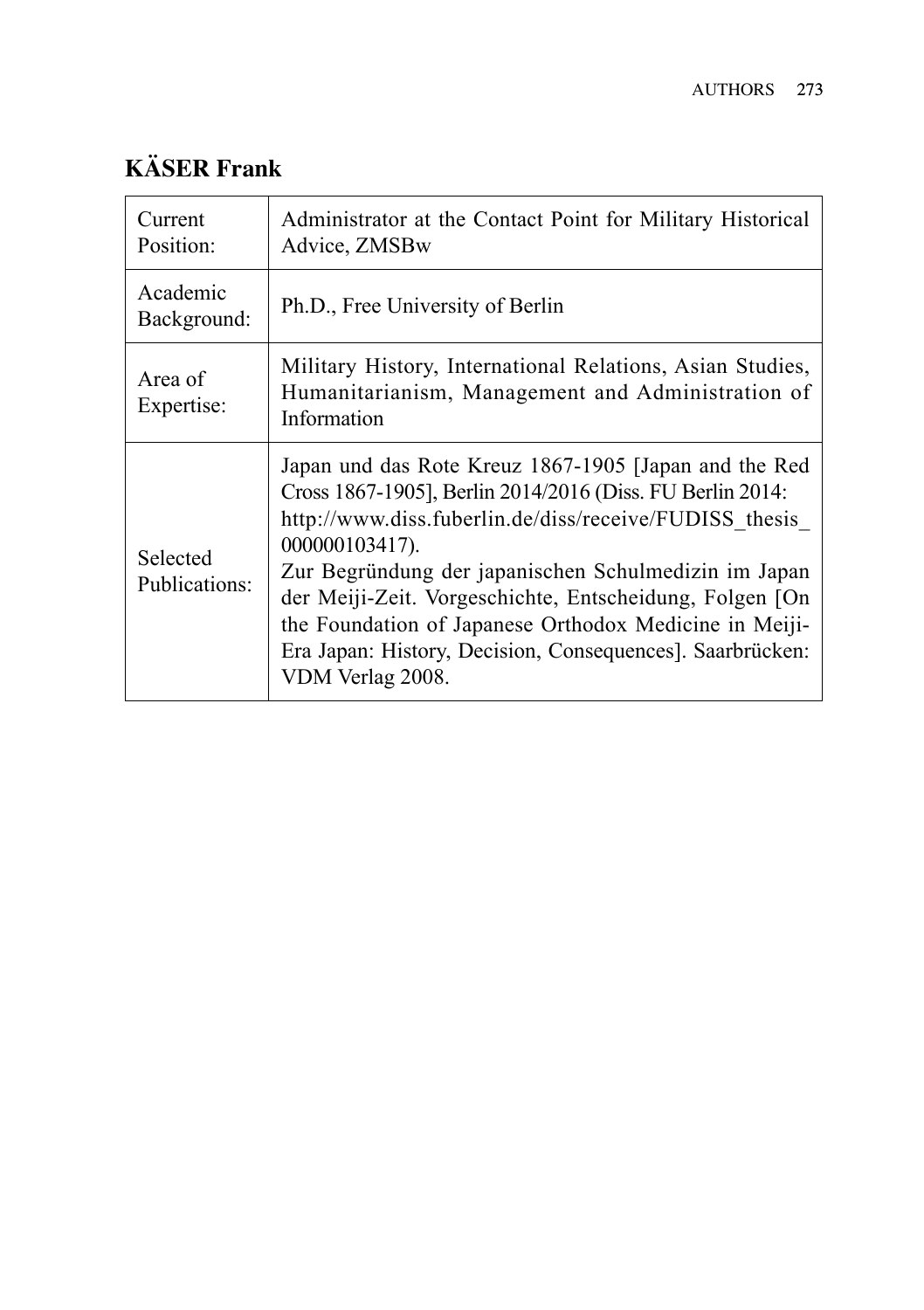## **KRAFT Ina**

| Current<br>Position:      | Director of Research, Head Multinationality and<br>International Armed Forces Branch, Research Department<br>Armed Forces and Security Policy                                                                                                                                                                                                                                                                                                                                                                                                             |
|---------------------------|-----------------------------------------------------------------------------------------------------------------------------------------------------------------------------------------------------------------------------------------------------------------------------------------------------------------------------------------------------------------------------------------------------------------------------------------------------------------------------------------------------------------------------------------------------------|
| Academic<br>Background:   | Ph.D., European University Institute (Florence)                                                                                                                                                                                                                                                                                                                                                                                                                                                                                                           |
| Area of<br>Expertise:     | Military Multinationality, Violence and Technology,<br>Critical Military Studies, German Defense Politics                                                                                                                                                                                                                                                                                                                                                                                                                                                 |
| Selected<br>Publications: | Kraft, Ina (2019) "Military Discourse Patterns and the Case<br>of Effects-Based Operations". In: Journal of Military and<br>Strategic Studies 19 (3), S. 67-102.<br>Kraft, Ina (2018), "Hybrider Krieg - zu Konjunktur,<br>Dynamik und Funktion eines Konzepts" [Hybrid War – on<br>the Conjuncture, Dynamics and Function of a Concept]. In:<br>Zeitschrift für Außen- und Sicherheitspolitik, 11 (3), 305-<br>323.<br>Wiesner, Ina (2013), Importing the American Way of War?<br>Network-Centric Warfare in the UK and Germany. Baden-<br>Baden: Nomos. |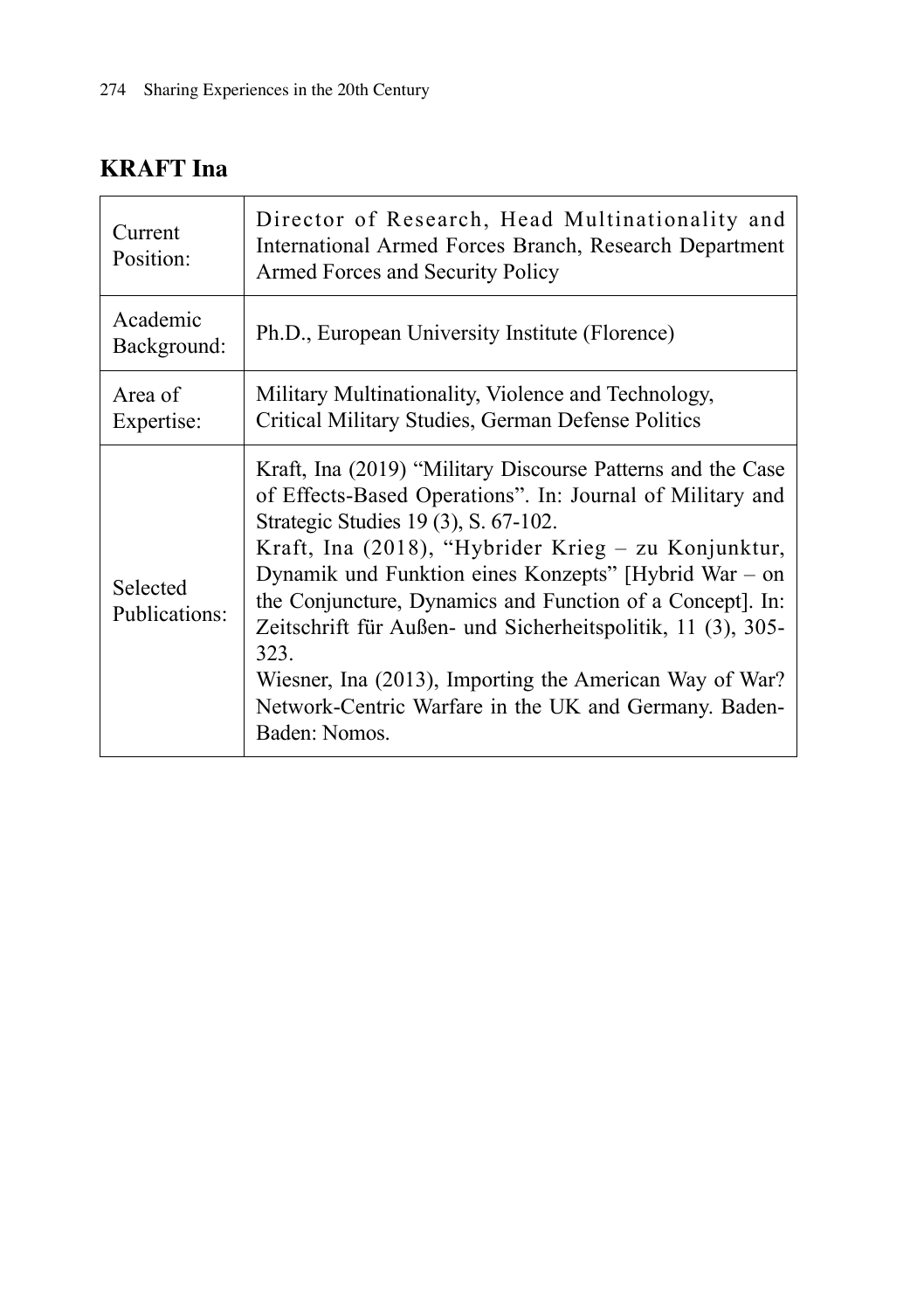# **PÖHLMANN Markus**

| Current                   | Director of Research, Head of the World War I Branch,                                                                                                                                                                                                                                                                                                                                                                                                                                                                                                                                                                                                                                                                             |
|---------------------------|-----------------------------------------------------------------------------------------------------------------------------------------------------------------------------------------------------------------------------------------------------------------------------------------------------------------------------------------------------------------------------------------------------------------------------------------------------------------------------------------------------------------------------------------------------------------------------------------------------------------------------------------------------------------------------------------------------------------------------------|
| Position:                 | Department of Military History before 1945, ZMSBw                                                                                                                                                                                                                                                                                                                                                                                                                                                                                                                                                                                                                                                                                 |
| Academic                  | Ph.D., University of Bern, Habilitation University of                                                                                                                                                                                                                                                                                                                                                                                                                                                                                                                                                                                                                                                                             |
| Background:               | Potsdam                                                                                                                                                                                                                                                                                                                                                                                                                                                                                                                                                                                                                                                                                                                           |
| Area of                   | German 20th Century Military History, History of Military                                                                                                                                                                                                                                                                                                                                                                                                                                                                                                                                                                                                                                                                         |
| Expertise:                | Intelligence                                                                                                                                                                                                                                                                                                                                                                                                                                                                                                                                                                                                                                                                                                                      |
| Selected<br>Publications: | Der Panzer und die Mechanisierung des Krieges. Eine<br>deutsche Geschichte 1890 bis 1945 [The Tank and the<br>Mechanization of War. A German History 1890 to 1945],<br>Paderborn 2016.<br>Kriegsgeschichte und Geschichtspolitik: Der Erste Weltkrieg.<br>Die amtliche deutsche Militärgeschichtsschreibung, 1914-<br>1956, Paderborn 2002 [History of War and Politics of<br>History: The First World War. The official German military<br>historiography 1914-1956] $(=$ Krieg in der Geschichte, Bd.<br>12).<br>"Es war gerade, als würde alles bersten". Die Stadt Augsburg<br>im Bombenkrieg 1939-1945 ["It was just as if everything<br>would burst". The City of Augsburg in the Bombing War<br>1939-1945], Augsburg 1994. |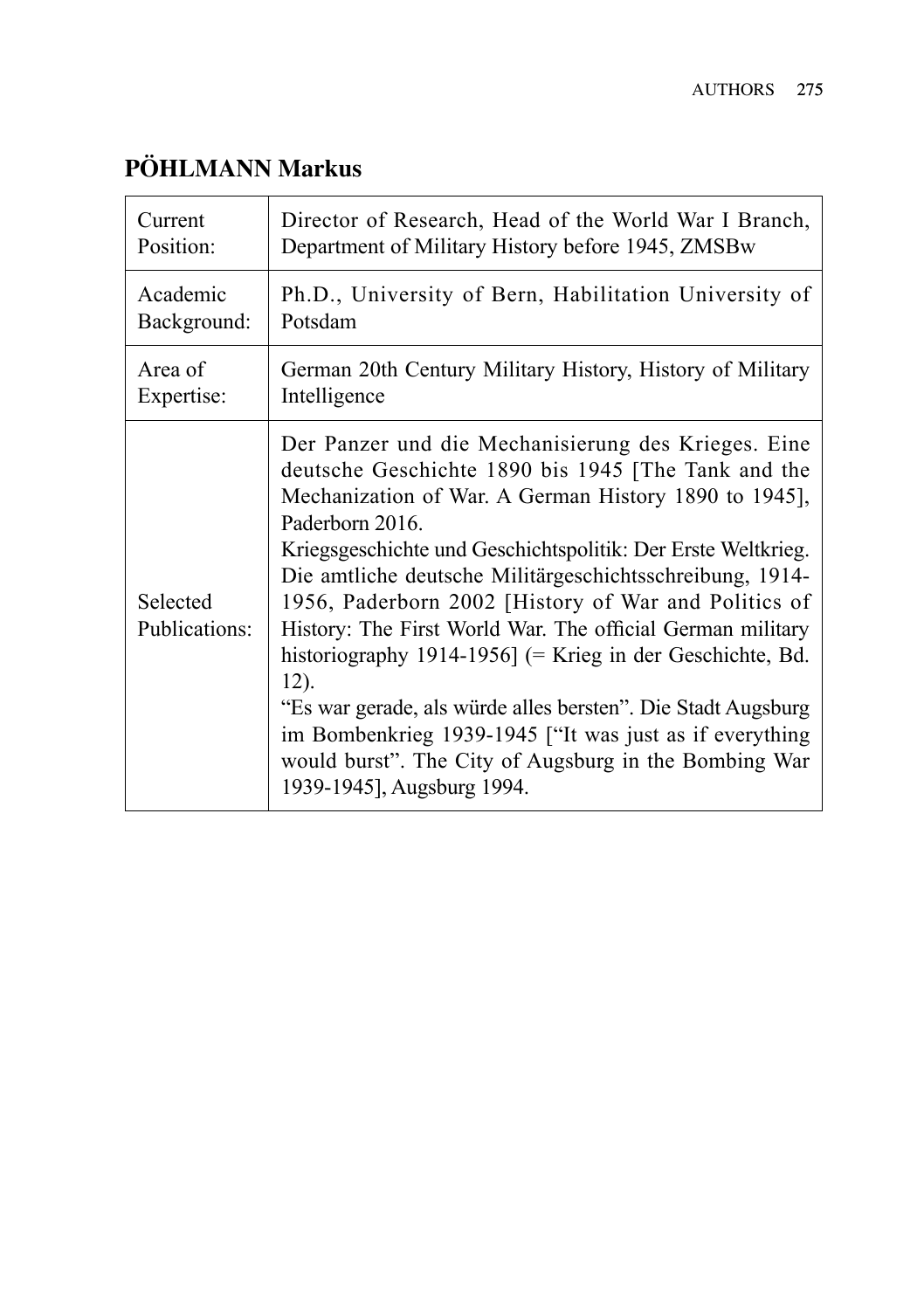#### **REESE Martin**

| Current<br>Position:      | Major (Army), Researcher, Department of History of the<br>German Armed Forces and Missions after 1990, and Military<br><b>Assistant Commander, ZMSBw</b>                                                                                                                                                                                                                                     |
|---------------------------|----------------------------------------------------------------------------------------------------------------------------------------------------------------------------------------------------------------------------------------------------------------------------------------------------------------------------------------------------------------------------------------------|
| Academic<br>Background:   | M.A., Helmut Schmidt University (Hamburg)                                                                                                                                                                                                                                                                                                                                                    |
| Area of<br>Expertise:     | Post Cold War Operations of the German Armed Forces                                                                                                                                                                                                                                                                                                                                          |
| Selected<br>Publications: | Lusoria Rhenana - Das Modell im Maßstab 1:3, S. 103-<br>106 [The 1:3 scale model, pp. 103-106]. In: Bechtel, Fritz;<br>Schäfer, Christoph; Wagner, Gerrit (Hrsg.): LUSORIA<br>RHENANA - ein römisches Schiff am Rhein. Neue<br>Forschungen zu einem spätantiken Schiffstyp [LUSORIA]<br>RHENANA - a Roman Vessel on the Rhine. New Research<br>on a Late Antique Type of Ship, Hamburg 2016. |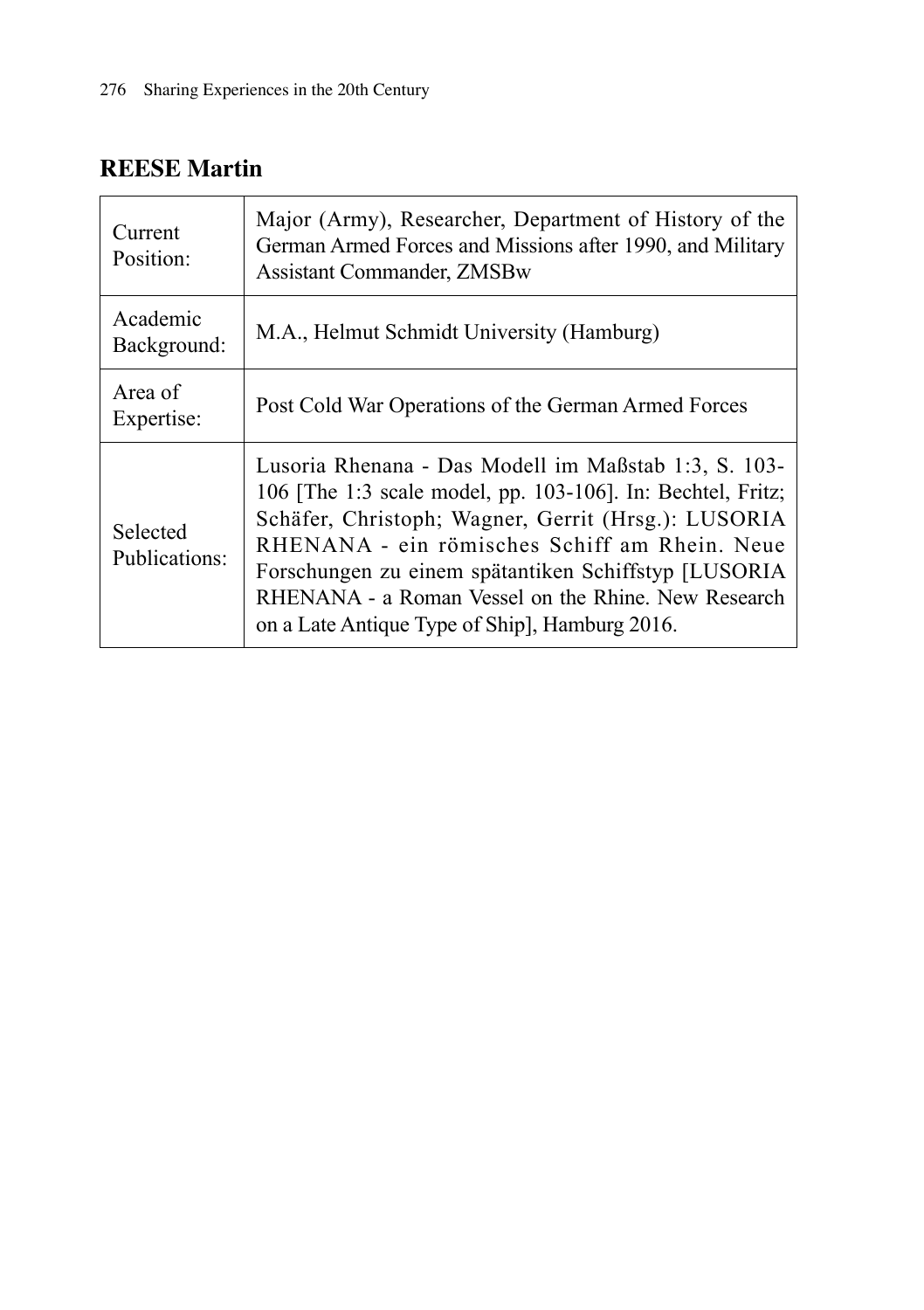### **REICHHERZER Frank**

| Current<br>Position:      | Researcher, Department of Military History before 1945,<br>ZMSBw                                                                                                                                                                                                                                                                                                                                                                                                                                                        |
|---------------------------|-------------------------------------------------------------------------------------------------------------------------------------------------------------------------------------------------------------------------------------------------------------------------------------------------------------------------------------------------------------------------------------------------------------------------------------------------------------------------------------------------------------------------|
| Academic<br>Background:   | Ph.D., Eberhard-Karls University Tübingen                                                                                                                                                                                                                                                                                                                                                                                                                                                                               |
| Area of<br>Expertise:     | Temporality and Warfare, Military Force and Violence,<br>Conceptual History, History of Knowledge, International<br>Relations, Military History in Global Perspectives                                                                                                                                                                                                                                                                                                                                                  |
| Selected<br>Publications: | "Alles ist Front!" Wehrwissenschaften und die Bellifizierung<br>der Gesellschaft im Zeitalter der Weltkriege ["Front is<br>everywhere!" Defense Studies and the Bellification of<br>Society in the Age of World Wars], Paderborn 2012.<br>Offiziere. Zwei essayistische Erkundungen in die<br>Grenzregionen von Arbeit und freier Zeit um 1900 [Officers.<br>Two Essayistic Expeditions to the Borderlands of Work and<br>Leisure in the Years around 1900] In: Werkstatt Geschichte,<br>28 (2019), 1 Nr. 79, pp. 9-27. |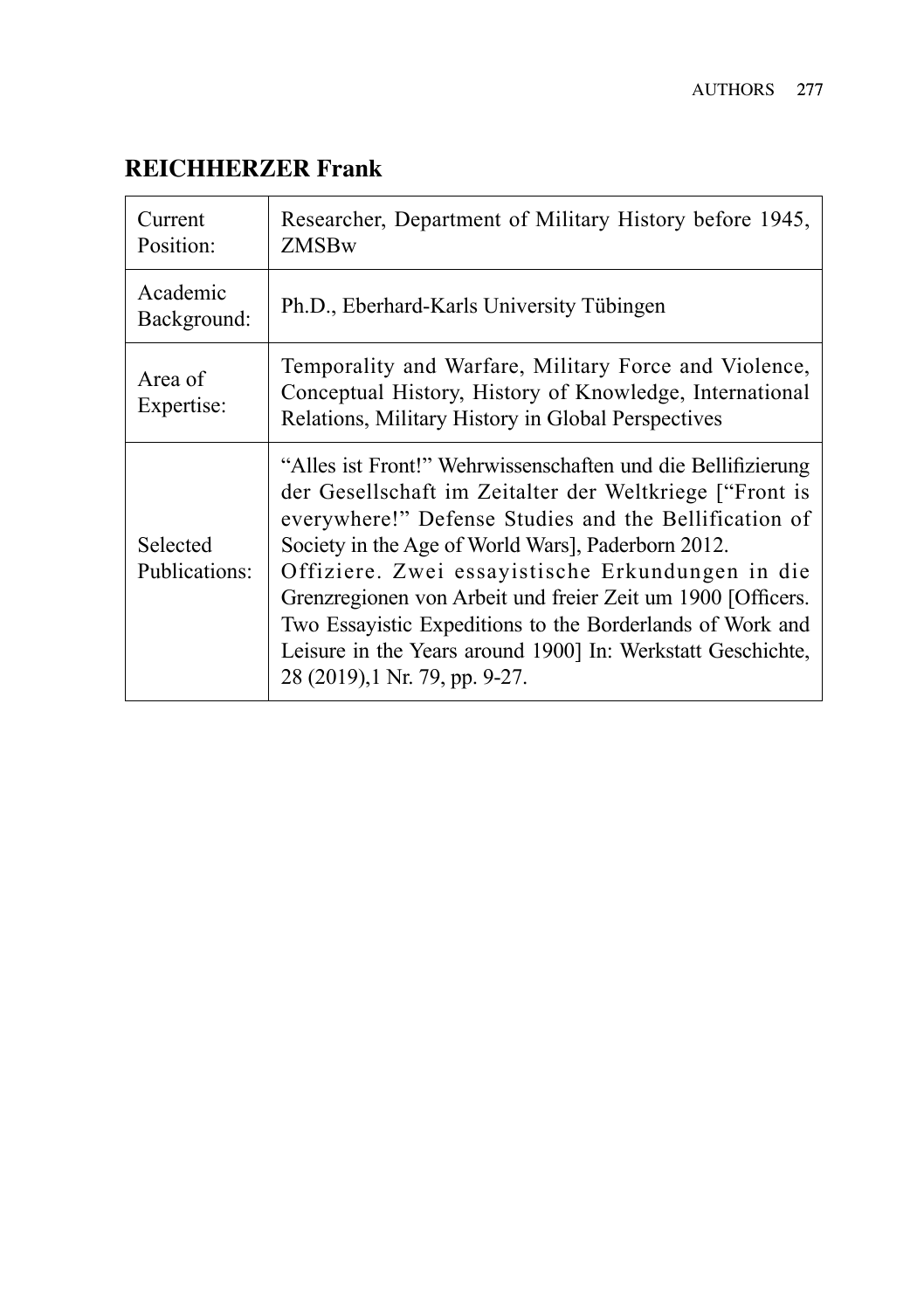# **SHIMIZU Ryotaro**

| Current<br>Position:      | Senior Research Fellow, Center for Military History, NIDS                                                                                                                                                                                                                                                                                                                                          |
|---------------------------|----------------------------------------------------------------------------------------------------------------------------------------------------------------------------------------------------------------------------------------------------------------------------------------------------------------------------------------------------------------------------------------------------|
| Academic<br>Background:   | M.A., Waseda University                                                                                                                                                                                                                                                                                                                                                                            |
| Area of<br>Expertise:     | Japanese Political and Military History                                                                                                                                                                                                                                                                                                                                                            |
| Selected<br>Publications: | "U.S. Military Intelligence Services and the Pacific War:<br>Focusing upon the OSS and its Dragon Project 1941-42."<br>Senshi Kenkyu Nenpo [NIDS Military History Studies<br>Annual], No. 24, 2021.<br>"The Manchurian Incident and Its Global Impacts: The<br>Japanese Army and the Search for a Grand Strategy." Senshi<br>Kenkyu Nenpo [NIDS Military History Studies Annual], No.<br>20, 2017. |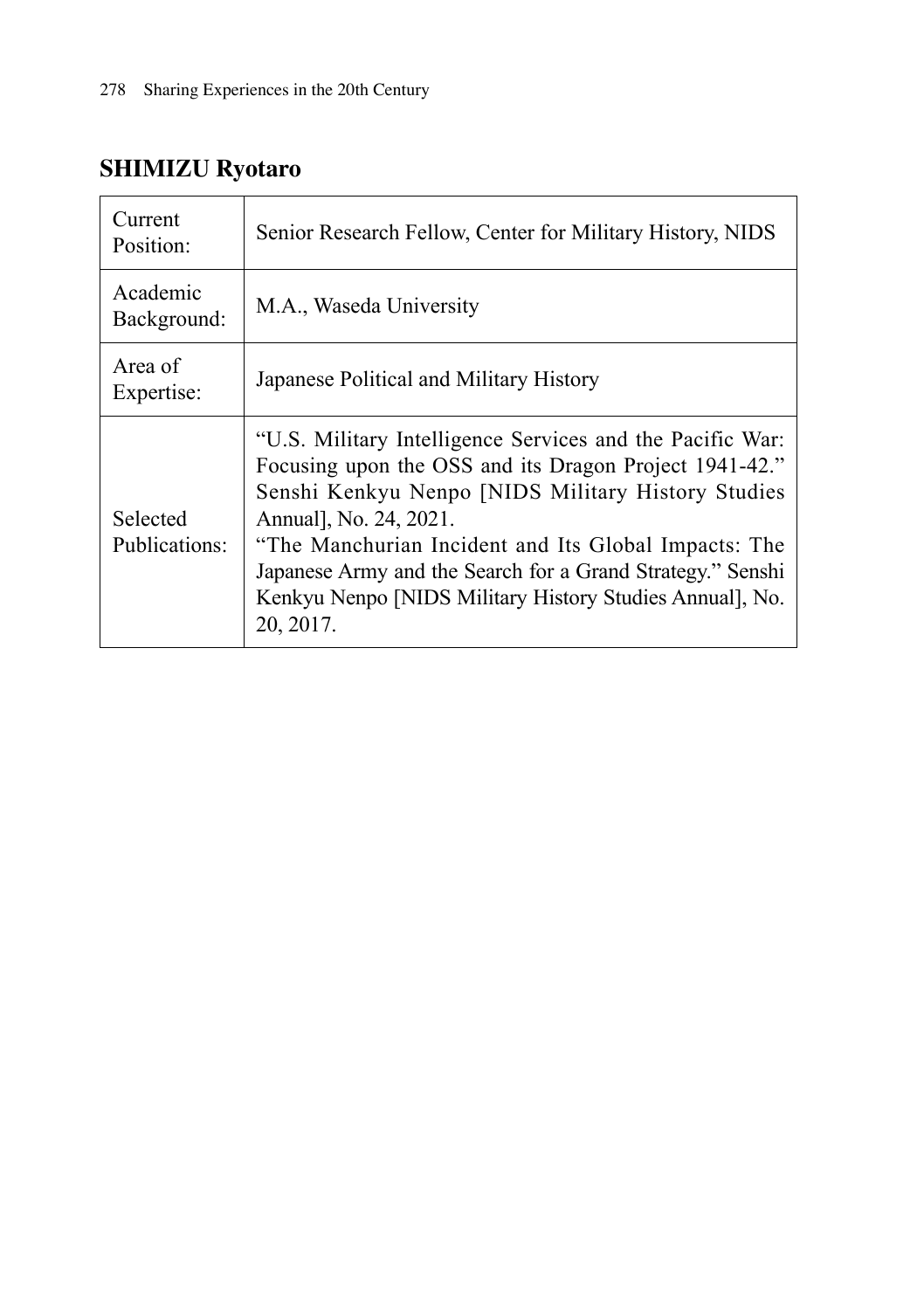# **SHINDO Hiroyuki**

| Current<br>Position:      | Chief of the International Conflict Division,<br>Center for Military History, NIDS                                                                                                                                                                                                                                                                                                                                                                                                                                                             |
|---------------------------|------------------------------------------------------------------------------------------------------------------------------------------------------------------------------------------------------------------------------------------------------------------------------------------------------------------------------------------------------------------------------------------------------------------------------------------------------------------------------------------------------------------------------------------------|
| Academic<br>Background:   | LIM., Kobe University                                                                                                                                                                                                                                                                                                                                                                                                                                                                                                                          |
| Area of<br>Expertise:     | Japan-US Relations, Japanese Military History                                                                                                                                                                                                                                                                                                                                                                                                                                                                                                  |
| Selected<br>Publications: | "Holding on to the Finish: The Japanese Army in the South<br>and Southwest Pacific, 1944-1945", Peter Dean, ed., Australia<br>1944-45: Victory in the Pacific. Cambridge University Press,<br>2016.<br>"The Japanese Army's Search for a New South Pacific<br>Strategy, 1943", Peter Dean, ed., Australia 1943: The<br>Liberation of New Guinea. Cambridge University Press, 2013.<br>"The Japanese Army's 'Unplanned' South Pacific Campaign",<br>Peter Dean, ed., Australia 1942: In the Shadow of War.<br>Cambridge University Press, 2013. |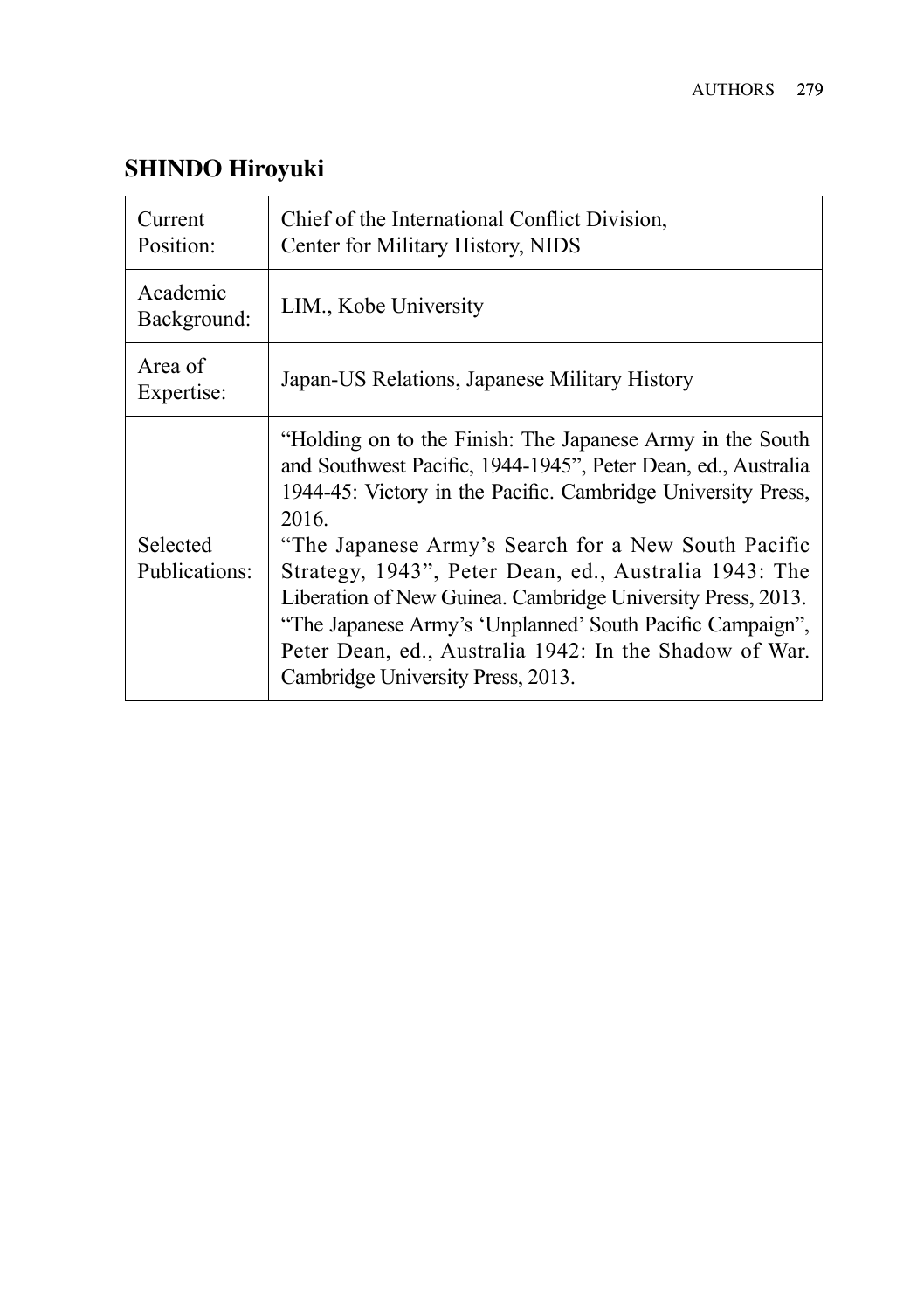# **SHOJI Junichiro**

| Current<br>Position:      | Vice President for Academic Affairs, NIDS                                                                                                                                                                                                                                                                                                                                   |
|---------------------------|-----------------------------------------------------------------------------------------------------------------------------------------------------------------------------------------------------------------------------------------------------------------------------------------------------------------------------------------------------------------------------|
| Academic<br>Background:   | M.A., University of Tsukuba                                                                                                                                                                                                                                                                                                                                                 |
| Area of<br>Expertise:     | Military History, History of Japanese Diplomacy,<br>War and Memory                                                                                                                                                                                                                                                                                                          |
| Selected<br>Publications: | (co-author, 3 volumes) Taiheiyosenso to sono Senryaku<br>[The Pacific War and its strategy], Chuokoron Shinsha,<br>2013.<br>(co-author) Rekishi to Wakai [History and Reconciliation],<br>Tokyo University Press, 2011.<br>(co-author) Nichibei Senryaku Shisoshi: Nichibei-kankei<br>no Atarashii Shiten [The Making of Strategy: The U.S. and<br>Japan], Sairyusha, 2005. |